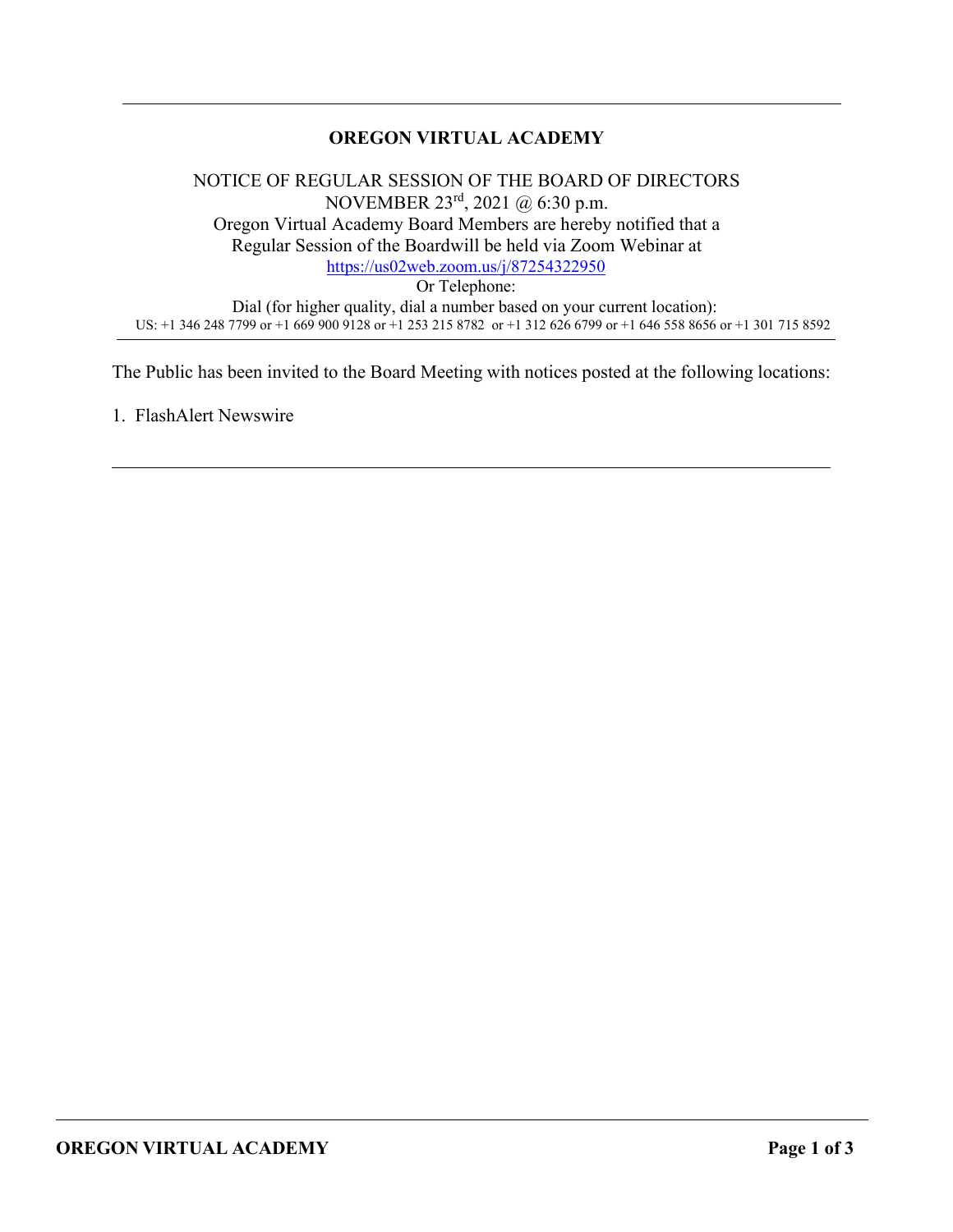#### **AGENDA REGULAR SESSION AGENDA**

#### **BOARD OF DIRECTORS OREGON VIRTUAL ACADEMY**

#### **TUESDAY, NOVEMBER 23, 2021 AT 6:30 p.m.**

<https://us02web.zoom.us/j/87254322950>

#### **Public Comments at Board Meetings**

ORVA Board Meetings are meetings for board members that occur in public, they are not meetings of the public. Being a virtual school, meetings are held monthly online in the Zoom webinar platform. Participants have the ability to use the Q&A feature to send questions and/or comments directly to the members of the board during meetings. The webinar format permits board members to conduct their business while allowing for public interaction during portions of the meeting where it makes sense to the discussion. The public comment portion of the meeting provides an opportunity for constituents to directly address the Oregon Virtual Academy Board of Directors.

#### **We encourage public comments at all regular meeting sessions (not work sessions or executive sessions) and ask that you respectfully follow the meeting guidelines below:**

- Public Comment occurs from approximately 6:45 to 7:00 p.m. at the beginning of monthly Board Regular Session meetings, which occur on the fourth Tuesday of each month.
- Each person who signs up to speak should arrive no later than 6:30 PM.
- During the 15-minute Public Comment period, each registered speaker will have up to 3 minutes in which to address the Board.
- If you have hand-outs or materials for the Board, please present them to the Board's Executive Assistant who will distribute them to the Board members after the meeting.
- The Board Chair has full discretion over the Public Comment period, including the ability to manage speaking time to allow for additional comments.
- No inappropriate comments or behavior will be tolerated. Inappropriate behavior is defined as attempting to engage individual board members in conversation, insults, obscenities or profanity, attacks against any person in their personal capacity, and/or physical violence or threat thereof.
- Try to resolve any issues with teachers, school principals, direct supervisors, Executive Director, or other school personnel before bringing the issue to the board.
	- o Recognize that the board does not discuss personnel matters at board meetings. Do your homework and understand the basic facts of the issue before addressing the board.
	- o Prepare an outline of your testimony so that it is well organized and avoids repetition.

#### **Process to request a speaking slot:**

- Members of the community who wish to speak to the board during the public comment period should sign up at<https://forms.gle/w6NK7v7RzJturs1c7> by 8am on the Monday prior to the meeting. A link to an electronic sign-up sheet will be available on the published meeting agenda.
- When the board is ready, the chair will refer to the sign-up sheet and call out the names of participants that have confirmed a speaking slot.

#### **Guidelines for addressing the board:**

- When your name is called, unmute your microphone and turn on your camera (optional). Speak into the microphone, giving your full name and title (only if employed at ORVA).
- Remember that comments are limited to three minutes.
- Be respectful of the board when speaking.
- Be ready to respond to questions from the board if asked.
- Address your testimony to the board members, not the audience.
- The board's goal for the public comment period is to hear your concerns, comments and opinions.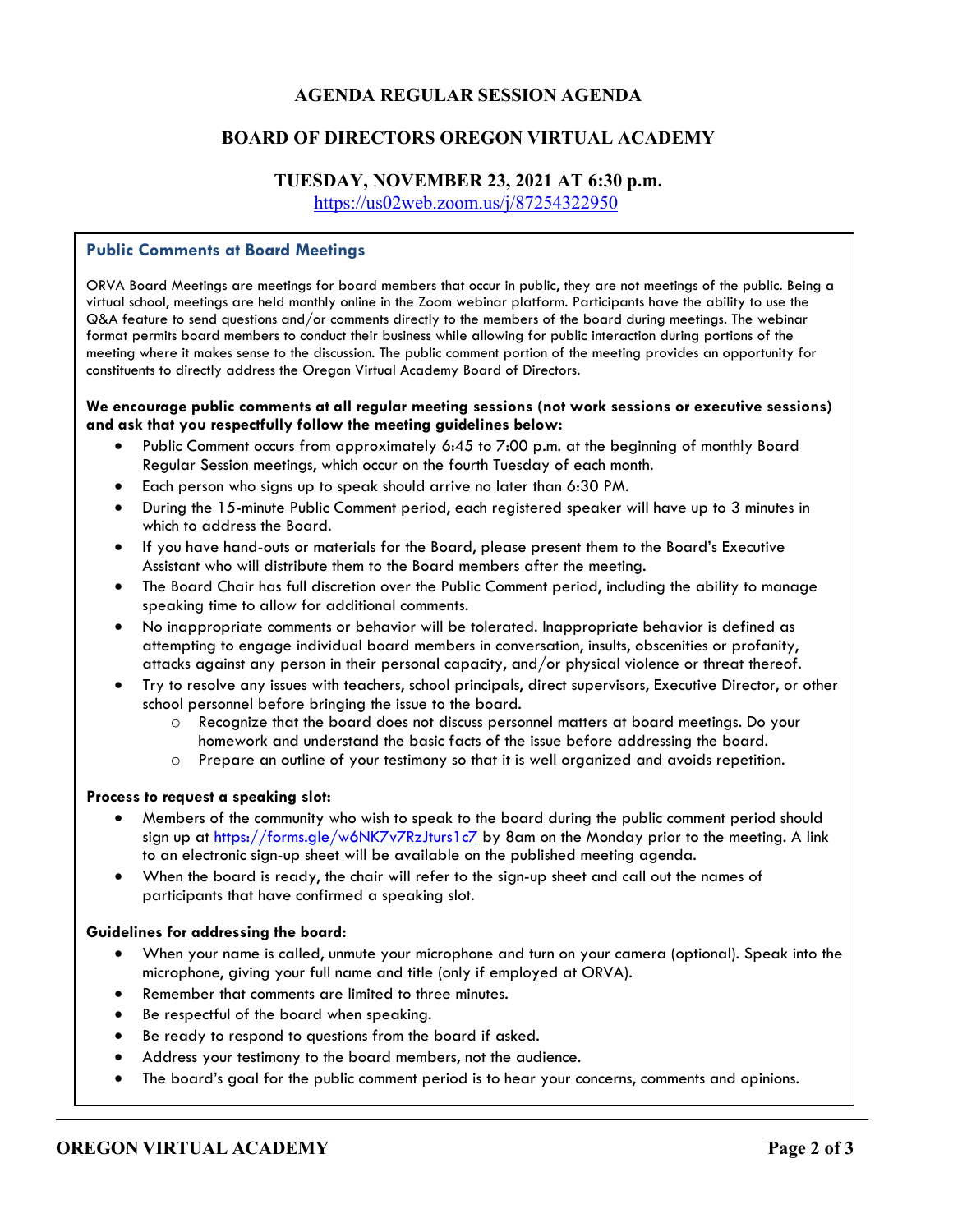### **I. PRELIMINARY**

- 1. Call to Order
- 2. Roll Call

| <b>Member</b>           | <b>Title</b> | <b>Term</b>          | Present Absent In | Out |
|-------------------------|--------------|----------------------|-------------------|-----|
| Barry Jahn              | Chair        | 2019-2022            |                   |     |
| Myk Herndon             | Treasurer    | 2018-2021            |                   |     |
| Paul Tannahill          | Secretary    | 2018-2021            |                   |     |
| <b>Franklin Roberts</b> | Member       | 2020-2023            |                   |     |
| <b>Megan Trow</b>       | Member       | 2020-2023            |                   |     |
| MJ Sandall              |              | Vice Chair 2020-2023 |                   |     |
| Steven Isaacs           | Member       | 2021-2024            |                   |     |

3. Approval of Agenda

## **II. COMMUNICATIONS**

1. Public Comments: No individual comment shall be for more than three (3) minutes and the total time for this purpose shall not exceed fifteen (15) minutes

#### **Sign-up link:<https://forms.gle/w6NK7v7RzJturs1c7>**

- Participants wishing to speak during public comment must sign-up ahead of time, no later than 8am on the Monday prior to the meeting. Signing-up does not guarantee a spot in the requested month. This will be based on availability.
- Speakers will be notified by Noon on the Monday prior to the meeting via email if they have secured a speaking slot
	- $\circ$  The Board Chair will select up to 5 speakers for each meeting, but may change the overall number of available slots based on need.
	- $\circ$  If slots fill up in the selected month, people making requests may be offered the next available slot in subsequent months.

## **III. BOARD/STAFF DISCUSSION**

- 1. Spitzertech update on data transfer (David Spitzer)
- 2. Finance and Budget Report (ORVA and CSBM)
- 3. Discuss Board Policies, Edited Policy #3
- 4. [Board Calendar](https://docs.google.com/document/d/1tVrSGJ6v5gCtv5NNlIoGCFS6zIGPmcuhm6aP9laESig/edit?usp=sharing) Committee Report (Megan, Steve, and Paul)
- 5. AFT/OEU update (request/response submitted)

## **IV. EXECUTIVE DIRECTOR**

- 1. School Management Updates
- Enrollment
- Attendance and Academics
- Website and Marketing
- Celebrations
- Other Miscellaneous Items
- 2. Department/Staff Spotlight
- Kari Carter and Dual Credit Programming